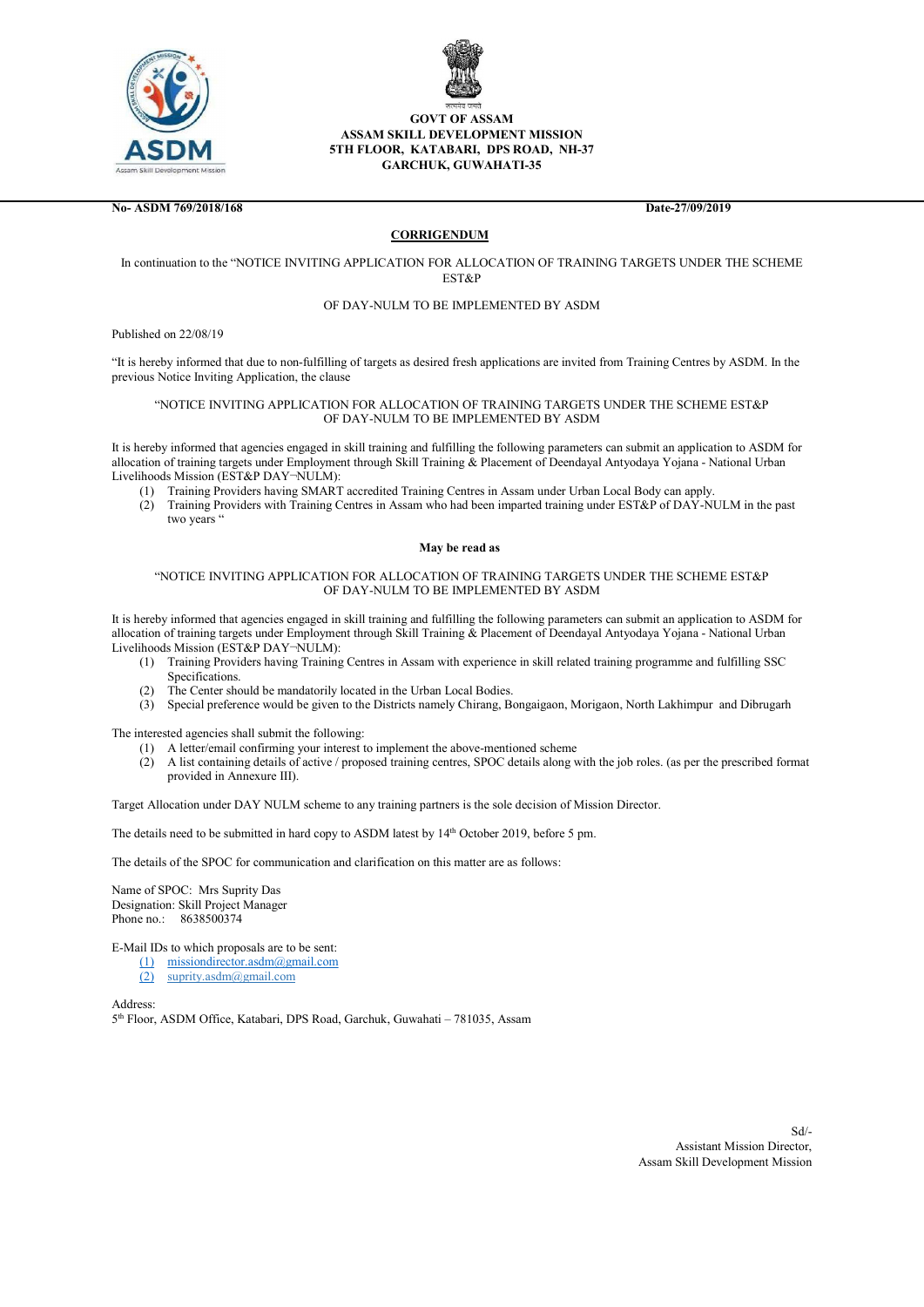Annexure 3

# TP Name:

| Address | District | Sector | Job  | Residential | <b>TP</b> |                      | <b>TP</b>   | TC   | TC SPOC | TC          |
|---------|----------|--------|------|-------------|-----------|----------------------|-------------|------|---------|-------------|
|         |          |        | Role |             |           | Contact              | <b>SPOC</b> | SPOC | Contact | <b>SPOC</b> |
|         |          |        |      | No)         | Name      | Number               | Email       | Name | Number  | Email       |
|         |          |        |      |             |           |                      | ID          |      |         | ID          |
|         |          |        |      |             |           |                      |             |      |         |             |
|         |          |        |      |             |           |                      |             |      |         |             |
|         |          |        |      |             |           | Facility (Yes / SPOC | TP SPOC     |      |         |             |